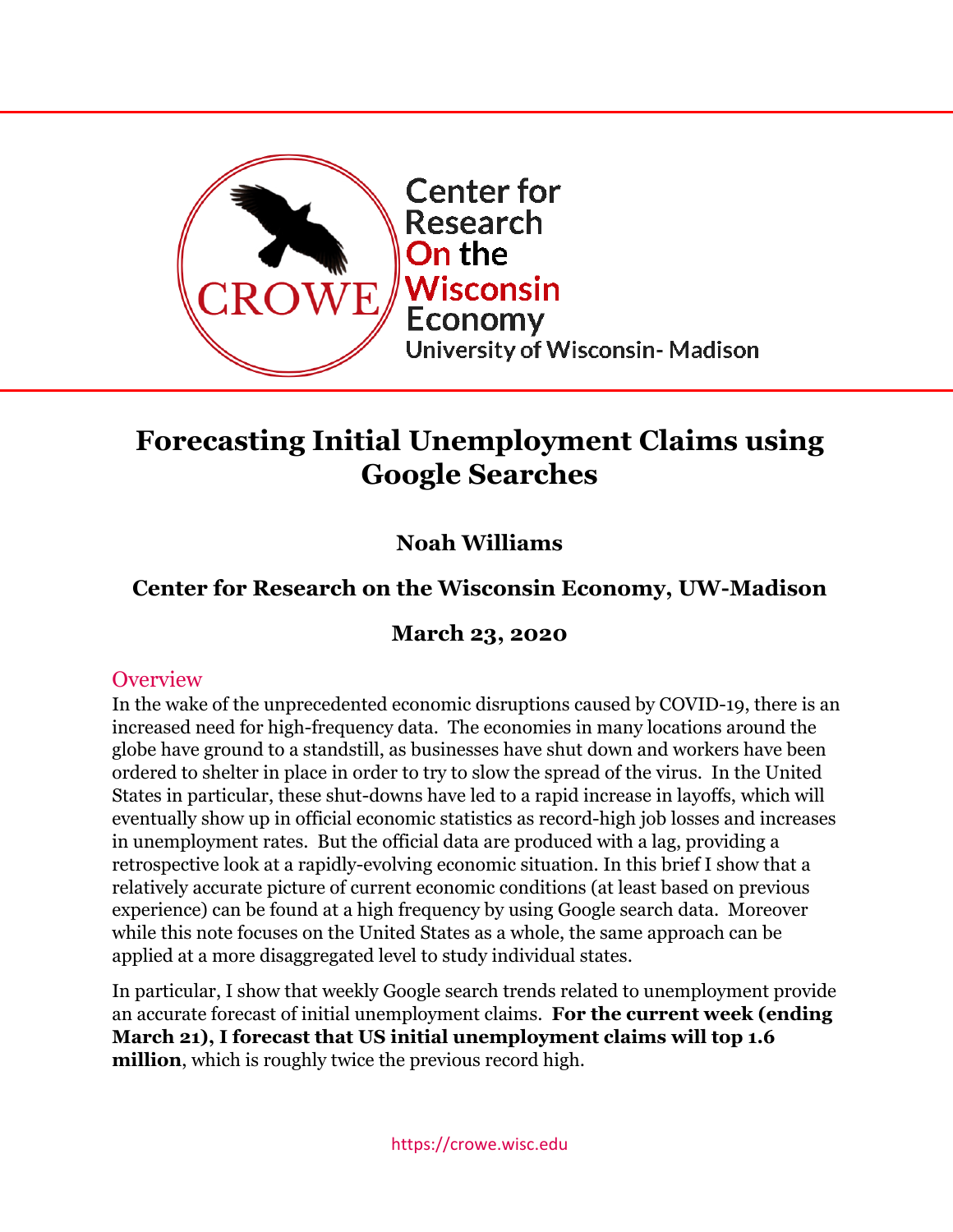Initial unemployment claims are one of the most widely watched leading indicators, as their changes provide an important signal on labor market conditions. Moreover, since the labor market separations in the COVID-19 pandemic are driven by layoffs (rather than quits), initial claims provide an especially strong signal now about coming unemployment. While some [states](https://dwd.wisconsin.gov/covid19/public/ui-stats.htm) have provided preliminary daily data on initial claims, official data is provided weekly and only released with a lag. My forecasts with Google search trends can be updated daily, and as noted can also produce state-level forecasts (which will be forthcoming). In future work I will analyze in more detail the relation between initial claims and unemployment, to show how the projected spike in initial claims will affect future unemployment rates.

## Data and Background

A [number](https://www.sciencedirect.com/science/article/abs/pii/S0169207017300389) of [previous](https://www.econstor.eu/bitstream/10419/162198/1/GLO_DP_0081.pdf) [papers](https://www.etla.fi/wp-content/uploads/ETLA-Working-Papers-35.pdf) have used [Google search](https://pdfs.semanticscholar.org/d7da/b2b171b8809b3fb78c6690cdc04819e9ba4a.pdf?_ga=2.101906689.149308392.1584887050-925581834.1582816311) trends in different countries around the world to forecast unemployment rates. In general, these papers show that Google searches for different employment- or unemployment-related search terms add significant power for unemployment forecasts. However, especially in the current COVID-19 crisis, I am more interested in tracking rapid labor market changes – increases in unemployment rather than levels of unemployment – and thus I focus on initial unemployment claims. Moreover, this narrower objective allows me to focus on a more specific search trend related to filing unemployment claims ("unemployment office") rather than a broader set of searches (such as "jobs", "laid off", or "unemployment") as the previous literature has considered.

In particular, I take as the variable of interest the weekly initial unemployment claims series produced by the US Department of Labor, not seasonally adjusted (ICNSA on FRED). The explanatory variable is the Google search trend for the term "unemployment office." As noted, related but broader measures have been used in previous studies. But after some experimentation I found that this particular search seemed to work best. For example, the broader search topic "unemployment benefits" followed the same broad trends, but had a spike in 2014 when the federal extended benefits program expired. Google provides weekly data back to January 2004, but only allows users to download 5 years at a time, and each span is indexed to peak at 100. To link together the full time series, I downloaded separate 5 year spans with overlapping observations to adjust the scale and re-index. I scale the index so that it matches the mean in initial claims.

The two time series, from  $1/1/04$  through  $3/14/20$  are shown in Figure 1. The figure shows that two series are very highly correlated, with a correlation coefficient of 0.82. Further, the series seem to display not only the same broad trends, but very similar cyclical spikes.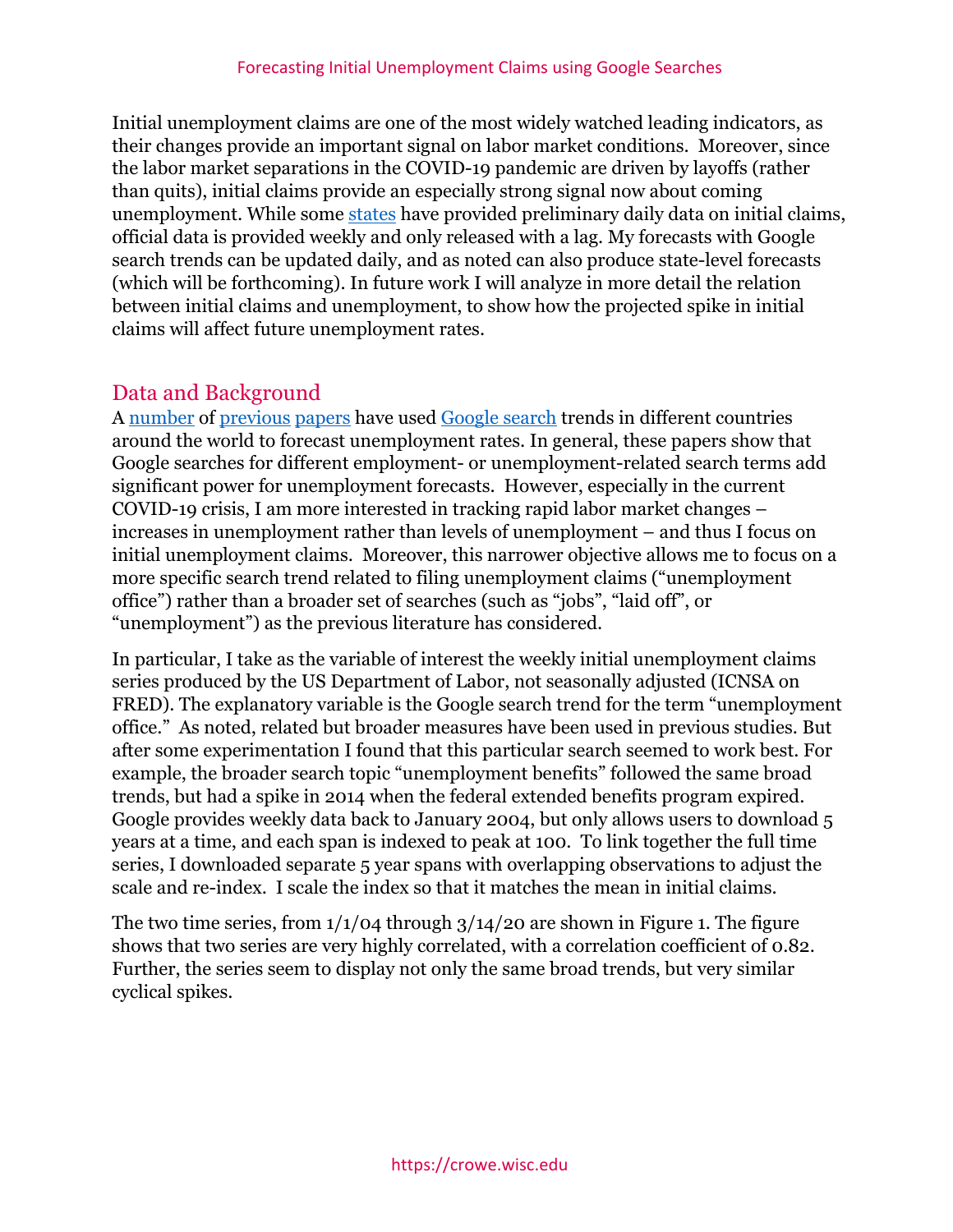

Figure 1: Weekly initial unemployment claims and Google search trend index for "unemployment office," from January 1, 2004 through March 14, 2020.

## Forecasting Initial Claims

I now turn to forecasting initial claims based on the search index. Perhaps more accurately, this is "nowcasting" as I use the data from the same week. That is, the search trend (dated on a Sunday) for the week *beginning* March 15, 2020 is used to predict the initial claims (dated on a Saturday) for the week *ending* March 21, 2020. As of the time of this writing (3/23/20), the search trend is available but the initial claims are not.

I experimented with several different time series VAR specifications, but found that a simple specification with no lags and only the contemporaneous response was best able to capture the periods of sharp increases in initial claims. To deal with the clear seasonality in claims (as well as searches), I included week-of-year dummies as well in each specification. This simple model fit quite well, with an adjusted R-squared of 0.82 and a root mean square error of 48 (thousand).

Moreover, as shown in Figure 2, the predicted values closely match the actual data, particularly in periods around the 2008 recession. The left panel of the figure shows the period from mid-2007 through early 2010. As is now well known, the rise in unemployment in the early part of the 2008 recession was due mostly to a slowdown in hiring rather than an increase in layoffs. This is shown by initial claims remaining

#### https://crowe.wisc.edu